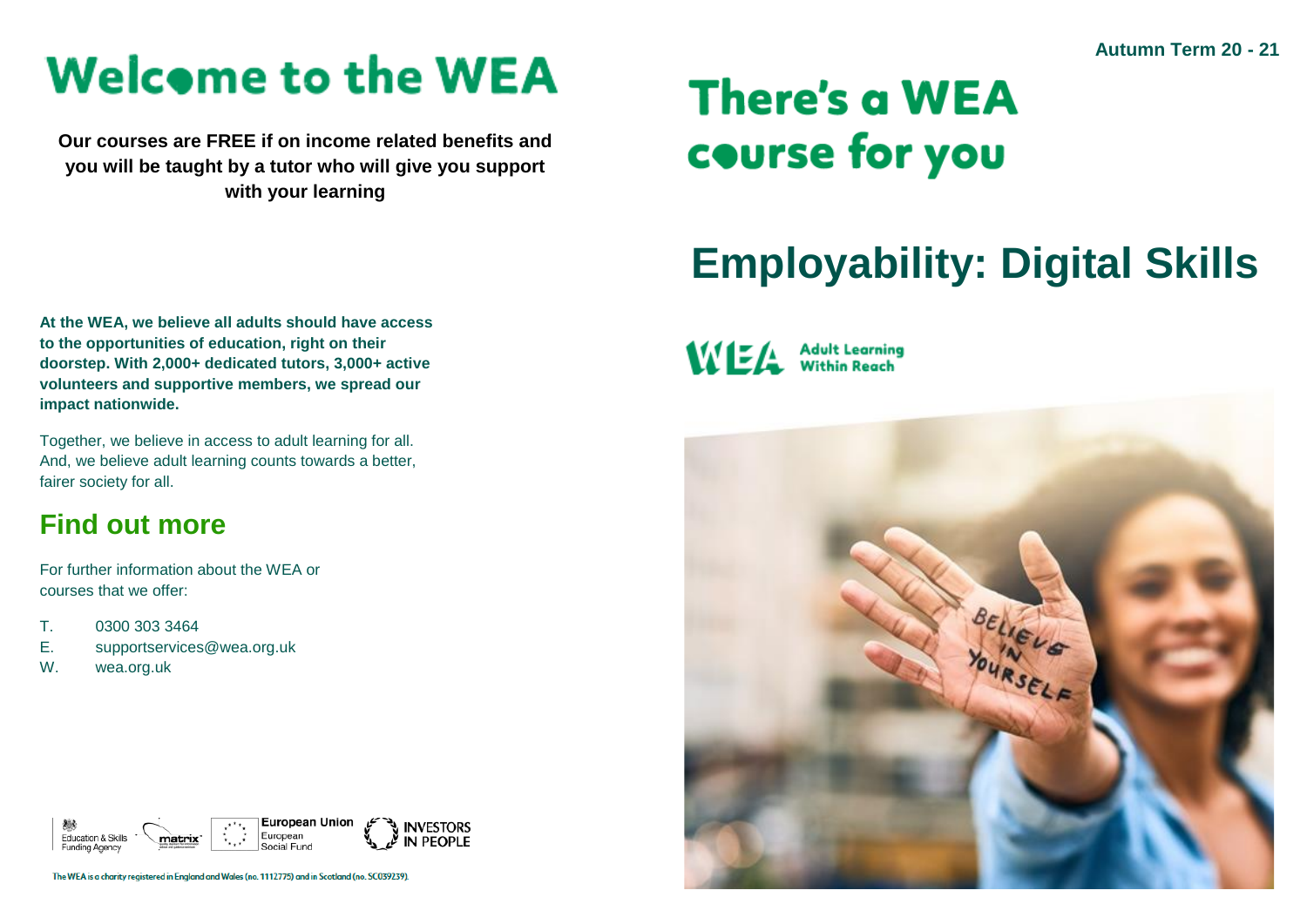#### **Photography with Mobile Devices**

#### **Where: Zoom Online [More info and enrol here](https://enrolonline.wea.org.uk/Online/2020/CourseInfo.aspx?r=C3745645&_ga=2.138703859.1130907519.1598349961-1144305070.1595854459)**

**When: 15/09/2020 – 20/10/2020 Tuesday Time: 12:30pm – 2:00pm How long: 6 sessions for 1.5 hrs per session Ref: C3745645 Cost: £28.80 (FREE if on income related benefits)**

**We will learn how to maximise and understand the importance of light in photography and the major elements of exposure, and how to avoid making general mistakes and the common pitfalls.**

#### **Introduction to Word**

**When: 17/09/2020 – 22/10/2020 Thursday Time: 9:30am – 11:00am How long: 6 session for 1.5 hrs Ref: C3745867 Cost: £28.80 (FREE if on income related benefits) Based over 6 weeks this course will provide an introduction to using Microsoft Word, enabling students to create a variety of documents.** 

#### **Where: Zoom Online [More info and enrol here](https://enrolonline.wea.org.uk/Online/2020/CourseInfo.aspx?r=C3745867&_ga=2.206527187.1130907519.1598349961-1144305070.1595854459)**

#### **Develop Social Media Skills – Pathways**

**Where: Zoom Online [More info and enrol here](https://enrolonline.wea.org.uk/Online/2020/CourseInfo.aspx?r=C2421759&_ga=2.248495815.1130907519.1598349961-1144305070.1595854459)**

**When: 15/09/2020 – 13/10/2020 Tuesday Time: 9:30am – 11:30am How long: 5 sessions for 2 hrs per session Ref: C2421759**

**Cost: £32.00 (FREE if on income related benefits)Social media has become an important tool when job searching. Most jobs come through networking and not by applying on job boards or aimlessly sending out CVs. Social media tools make networking easier and much more powerful due to their interactive nature.**

#### **Introduction to Excel**

#### **Where: Zoom Online [More info and enrol here](https://enrolonline.wea.org.uk/Online/2020/CourseInfo.aspx?r=C3745900&_ga=2.147821431.1130907519.1598349961-1144305070.1595854459)**

**When: 17/09/2020 – 22/10/2020 Thursday Time: 4:30pm – 6:00pm How long: 6 session for 1.5 hrs Ref: C3745900 Cost: £28.80 (FREE if on income related benefits) Based over 6 weeks, this course will provide students with the opportunity to create spreadsheets, learn to use a variety of different formulas (addition, multiplication and division) as well as creating charts.**

#### **Computer skills for work – Pathways**

#### **Where: Zoom Online [More info and enrol here](https://enrolonline.wea.org.uk/Online/2020/CourseInfo.aspx?r=C2421783&_ga=2.171277152.1130907519.1598349961-1144305070.1595854459)**

**When: 17/09/2020 – 15/10/2020 Thursday Time: 12:30pm – 2:30pm How long: 5 session for 2 hrs per session Ref: C2421783**

**Cost: £32.00 (FREE if on income related benefits)**

**This course provides a good grounding in the everyday uses of computers and the internet in a relaxed and friendly environment. The course will cover using email (including attachments), finding information on the internet, saving and filing** 

**documents on Windows computers and Apple and Android devices.**

#### **Introduction to PowerPoint**

**When: 18/09/2020 – 23/10/2020 Friday Time: 12:00pm – 1:30pm How long: 6 session for 1.5 hrs Ref: C3745871**

**Cost: £28.80 (FREE if on income related benefits)**

**Based over 6 weeks, this course will introduce students to PowerPoint. Students will be able to create and design a variety of presentations, adding images and animations.**

#### **Where: Zoom Online <b>Community [More info and enrol here](https://enrolonline.wea.org.uk/Online/2020/CourseInfo.aspx?r=C3745871&_ga=2.176118498.1130907519.1598349961-1144305070.1595854459)**